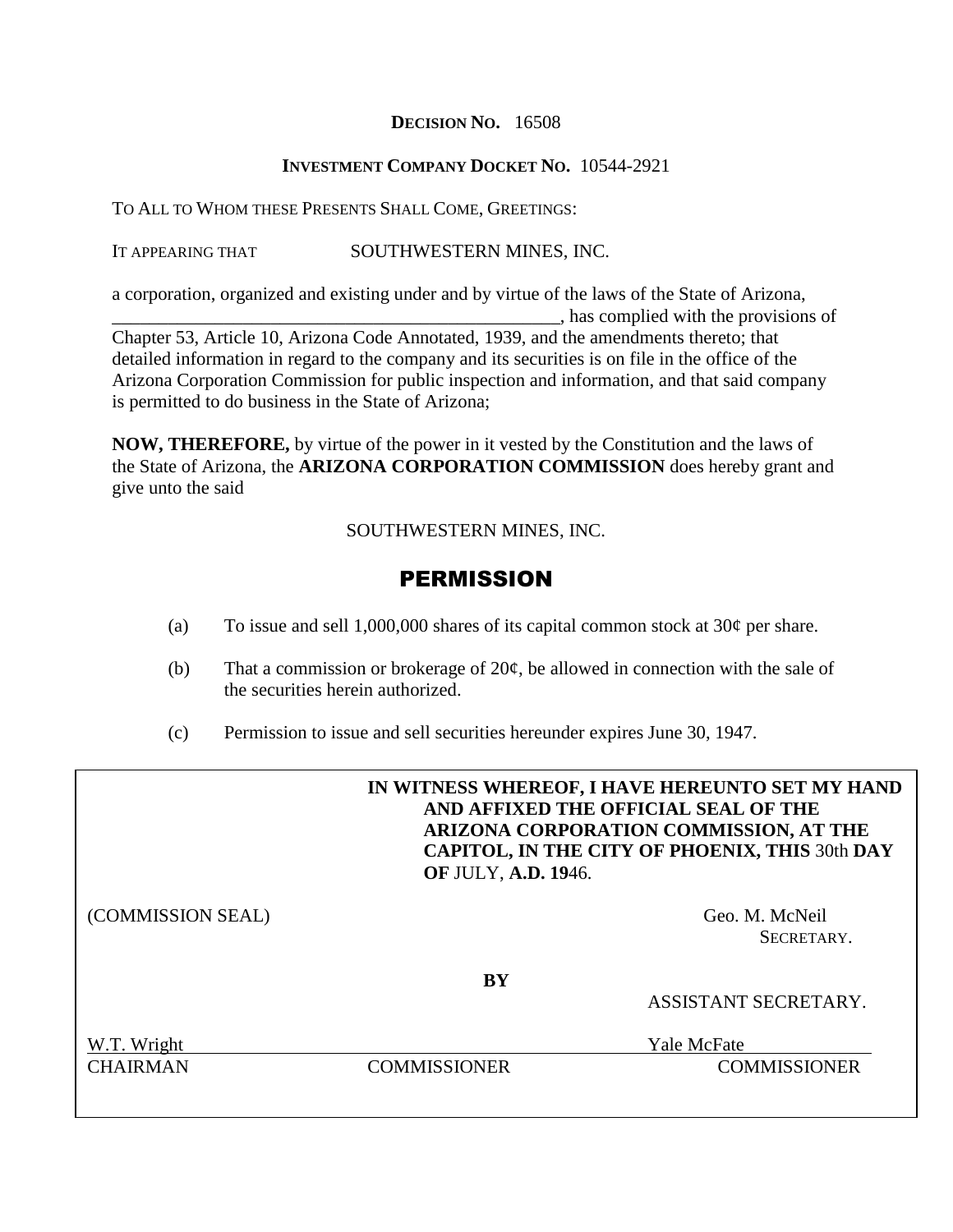#### **IT IS ORDERED,** that the

shares of stock issued for promotion purposes shall be pooled and placed as an escrow with

## DOES NOT APPLY

held pending further orders of the Commission, and while the certificates shall be so held the shares evidenced thereby shall not be sold or offered for sale or otherwise transferred, nor shall any receipt or pool certificate representing the shares so pooled and held be sold or offered for sale or otherwise transferred unless the consent of the commission shall have been first obtained in writing so to do.

IT IS THEREFORE ORDERED: That every subscription blank used by the company in the solicitation of the sale of its securities shall carry a paragraph immediately above the place provided for the signature of the purchaser, printed in bold red type of not less than twelve point, with red index finger pointing thereto, reading as follows:

THE ARIZONA CORPORATION COMMISSION HAS ISSUED ITS PERMISSIVE PERMIT AUTHORIZING THE SALE OF THE SECURITIES OF THIS CORPORATION BUT DOES NOT RECOMMEND THE STOCK, BONDS OR OTHER SECURITIES SO OFFERED FOR SALE.

**IT IS FURTHER ORDERED:** (A) That ninety days after the date of this permit and every ninety days thereafter until such time as the sale of the stock authorized to be sold shall have been completed the company shall mail to the Commission a statement verified by its president or secretary showing the number of shares sold, the rate at which sold and the amount of money received therefor, together with an itemized report of all disbursements.

(B) That unless otherwise expressly ordered securities of the company shall be issued only for cash money, and in no event unless 25% of the total purchase price be paid in cash and provisions for the payment of the remaining 75% be covered by contract calling for payments of definite sums at stated intervals not to exceed six (6) months from date of sale. Contracts calling for deferred payments must be submitted to the Commission for approval. When a commission is paid it must be paid only on the cash received, the balance of the commission due to be paid as the deferred payments are received, and never exceeding the amount authorized in this permit.

(C) That a copy of all advertising by or on behalf of the company shall be mailed to the Commission by midnight of the day such advertising is first published.

(D) That a true copy of this permit be exhibited to each prospective subscriber for or purchaser of said securities before his subscription shall be taken therefor or any sale thereof made to him.

Any violation of the terms of this permit shall render the entire permit void.

and